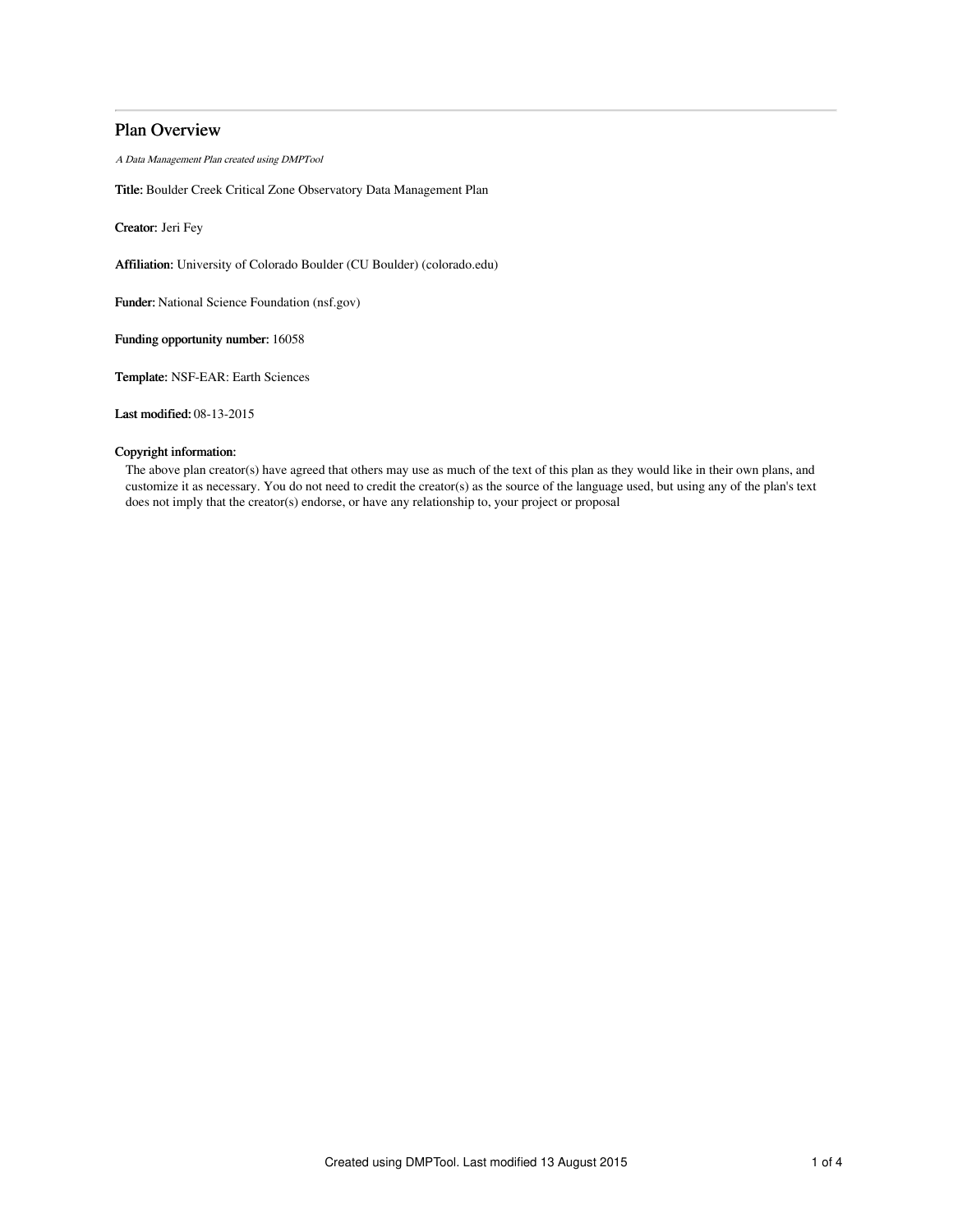## Types of data

#### Preservation of all data, samples, physical collections and other supporting materials needed for long-term earth science research and education is required of all EARsupported researchers.

The Boulder Creek Critical Zone Observatory (CZO) focuses on research in the Boulder Creek watershed. This encompasses Green Lakes Valley, Gordon Gulch, and Betasso locations covering 1158 km2 at 1480-4120m of elevation. There are two groups of data collected. The first is ongoing data collection that starts in 2008 and is comprised of manual sample collection, manual measurements and data loggers. The second is completed project data.

Ongoing data collections are comprised of:

- Meteorological data which includes historical and live data comprised of air temperature, humidity, wind speed and direction.
- Snow Depth data from Judd snow depth sensors and manual in situ measurements
- Electrical Conductivity data from soil moisture and temperature data loggers
- Surface water Chemistry data from lab analyzed samples
- Snow Pit data manually collected density and stratigraphy
- Stream Flow/Discharge data both manual observations as well as data loggers
- Time Lapse Camera data
- Well water level data both manual and data loggers

Completed project data collections are comprised of:

- **Diatoms**
- Dissolved Organic Matter from lysimeter samples
- Snow Survey of the water shed
- Soil Geochemistry
- Soil Microbes
- Soil Respiration
- Tree growth
- LiDAR
- Physiology Geophysical data from Shallow Seismic Refraction and Electrical Resistivity

Graduate students typically collect the completed project data collections with a specific topic in mind, resulting in a published paper. The ongoing data sets are collected by the field manager, lab manager and trained students with the purpose of creating a historical record to be used for any research topic relating to the Earth's critical zone.

Data collected in situ and sample data analyzed in the lab, are subjected to a quality assurance and quality control process before being submitted to the Boulder Creek CZO website for public access.

### Data and metadata standards

#### Data archives must include easily accessible information about data holdings, including quality assessments, supporting ancillary information, and guidance and aids for locating and obtaining data.

All data has been required to be submitted in comma separated value (.csv) format with accompanying meta data file in text (.txt) format. Currently the meta data files are being converted to .csv and .xml files in accordance with ISO-19115 Geographic Metadata standards. The meta data is being modeled from "A Model Information Management System for Ecological Research, Rick C. Ingersoll, Tim R. Seastedt, and Michael Hartman,

BioScience Vol. 47, No. 5 (May, 1997), pp. 310-316" which has been expanded and built upon by the creators of its design since its publication.

Meta data must have the following values:

- $\bullet$  Title for searching capabilities
- Author
- Contact
- Unique Location ID
- Location ID Subset
- Location either Betasso, Upper or Lower Gordon Gulch, or Green Lakes Valley
- Location Description
- Location UTM North and South bounding latitudes
- Location UTM East and West bounding longitudes
- Date range
- Frequency **Abstract**
- Investigator
- 
- Citations
- Keywords • Methods
- Variables
- Acronyms

If a new data set is submitted then the meta data is used initially to determine which field location, topic and discipline the data should be saved in. If this is an existing data set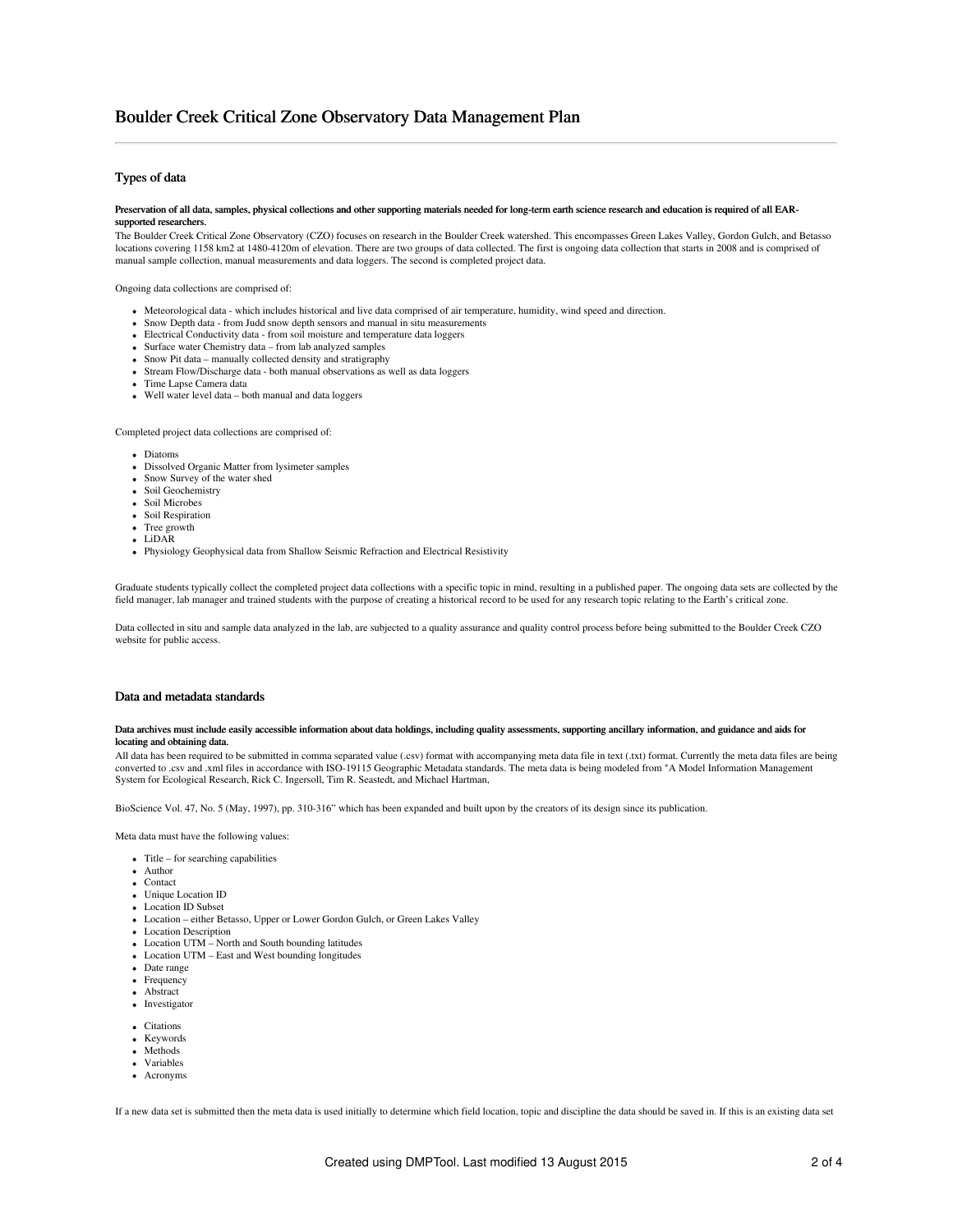that has new data then the log files are updated according to the field manager's notes.

All data sets get their own web page with searchable meta data listed on the page itself as well as available to download in .csv format. Each web page has a link to download the data directly from a .csv file for completed projects. For ongoing data set collections, the data is inserted into an Oracle relational database which can be queried from the website for specific variables and date ranges.

The database and web server are hosted on a server supported and backed up by the data manager and CU's managed services group, which is a division of the Office of Information Technology at the University of Colorado at Boulder.

### Policies for access and sharing

It is the responsibility of researchers and organizations to make results, data, derived data products, and collections available to the research community in a timely manual at a reasonable cost. In the interest of full and open access, data should be provided at the lowest possible cost to researchers and educators. This cost should, as a first principle, be no more than the marginal cost of filling a specific user request. Data may be made available for secondary use through submission to a national data center publication in a widely available scientific journal, book or website, through the institutional archives that are standard for a particular discipline (e.g. IRIS for seismological data, UNAVCO for GP data), or through other EAR-specified repositories. Data inventories should be published or entered into a public database periodically and when there is a significant change in type, location or frequency of such observations. Principal Investigators working in coordinated programs may establish (in consultation with other funding agencies and NSF) more stringent data submission procedures.

Every data set is accessible from the http://czo.colorado.edu website and can be searched by title, field location, topic, or discipline. These data sets can also be located using interactive GIS/Map located here: http://czo.colorado.edu/geGIS/gmGIS.shtml

The meta data is what gives the Boulder Creek CZO its searching power. This searching capability is also ported to the national CZO site where all of the Boulder Creek CZO data sets are available in addition to data sets from nine other CZOs. Each CZO uses the same meta data formatting in order to be searchable from the national level here http://search.criticalzone.org/.

Each web page provides a description, keywords and citation that can be used for searching or reporting from the data set. There is a data use policy posted on every data set page that explains how to use or re-use this data. Which adheres to NSF's policy on dissemination.

#### Data Use Policy:

- 1. Use our data freely. All CZO Data Products\* except those labelled Private\*\* are released to the public and may be freely copied, distributed, edited, remixed, and built upon under the condition that you give acknowledgement as described below. Non-CZO data products — like those produced by USGS or NOAA — have their own use policies, which should be followed.
- 2. Give proper acknowledgement. Publications, models and data products that make use of these datasets must include proper acknowledgement, including citing datasets in <sup>a</sup> similar way to citing <sup>a</sup> journal article (i.e. author, title, year of publication, name of CZO "publisher", edition or version, and URL or DOI access information. Seehttp://www.datacite.org/whycitedata).
- 3. Let us know how you will use the data. The dataset creators would appreciate hearing of any plans to use the dataset. Consider consultation or collaboration with dataset creators.

#### \*CZO Data Products. Defined as <sup>a</sup> data collected with any monetary or logistical support from <sup>a</sup> CZO.

\*\*Private. Most private data will be released to the public within 1-2 years, with some exceptionally challenging datasets up to 4 years. To inquire about potential earlier use, please contact us.

### Policies and provisions for re-use, re-distribution

For those programs in which selected principle investigators have initial periods of exclusive data use, data should be made openly available as soon as possible, but no later than two (2) years after the data were collected. This period may be extended under exceptional circumstances, but only by agreement between the Principal Investigator and the National Science Foundation. For continuing observations or for long-term (multi-year) projects, data are to be made public annually.

The data for ongoing research data sets are updated monthly for all data loggers, only during the fall and winter for snow data sets, and annually in the summer for time lapse and surface chemistry. Typically the data is collected by the field manager, QA/QC'd and posted online within about 2-3 months for public access.

For completed or original datasets the data owner does have some time to work with the data before it is required to be submitted. Below is the Data Sharing Policy posted on every data set web page. Which adheres to NSF's policy on sharing.

#### Data Sharing Policy:

- 1. Share data privately within 1 year. CZO investigators and collaborators agree to provide CZO Data Products\* including data files and metadata for raw, quality controlled and/or derived data — to CZO data managers within one year of collection of samples, in situ or experimental data. By default, data values will be held in <sup>a</sup> Private CZO Repository\*\*, but metadata will be made public and will provide full attribution to the Dataset Creators†.
- 2. Release data to public within 2 years. CZO Dataset Creators will be encouraged after one year to release data for public access. Dataset Creators may choose to publish or release data sooner.
- 3. Request, in writing, data privacy up to 4 years. CZO PIs will review short written applications to extend data privacy beyond 2 years and up to 4 years from time of collection. Extensions beyond 3 years should not be the norm, and will be granted only for compelling cases.
- 4. Consult with creators of private CZO datasets prior to use. In order to enable the collaborative vision of the CZO program, data in private CZO repositories will be available to other investigators and collaborators within that CZO. Releasing or publishing any derivative of such private data without explicit consent from the dataset creators will be considered <sup>a</sup> serious scientific ethics violation.

\* CZO Data Products. Defined as data collected with any monetary or logistical support from <sup>a</sup> CZO. Logistical support includes the use of any CZO sensors, sampling infrastructure, equipment, vehicles, or labor from <sup>a</sup> supported investigator, student or staff person. CZO Data Products can acknowledge multiple additional sources of support. \*\* Private CZO Repository. Defined as <sup>a</sup> password-protected directory on each CZO's data server. Files will be accessible by all investigators and collaborators within the given CZO and logins will be maintained by that local CZO's data managers. Although data values will not be accessible by the public or ingested into any central data system (i.e. CUAHSI HIS), metadata will be fully discoverable by the public. This provides the dual benefit of giving attribution and credit to dataset creators and the CZO in general, while maintaining protection of intellectual property while publications are pending.

† Dataset Creators. Defined as the people who are responsible for designing, collecting, analyzing and providing quality assurance for <sup>a</sup> dataset. The creators of <sup>a</sup> dataset are